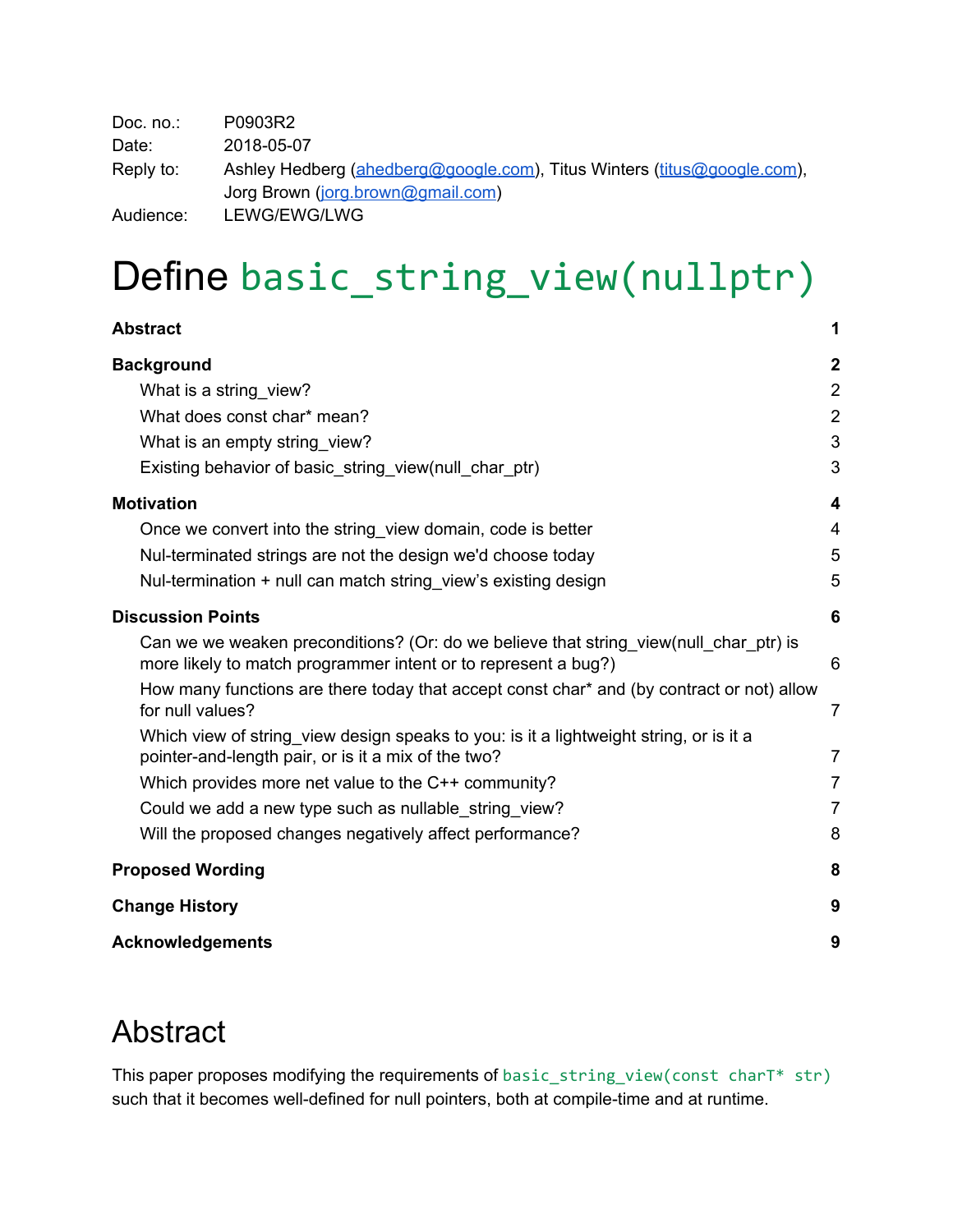## <span id="page-1-0"></span>**Background**

### <span id="page-1-1"></span>What is a string view?

The string view type has shipped in  $C++17$ . Substantive redesign is likely out of the question without getting into P0684 territory and long-term refactoring plans.

There are two primary viewpoints for understanding the design of string view as it stands. Both are internally inconsistent to varying degrees.

- 1. string view is a lightweight non-owning string. This is upheld by looking at its operator==, which compares by examining the underlying string data--not pointer values. In this model, the fact that string view() has post-conditions on .data() == null is questionable. Arguably, access to .data() at all is questionable in this view: it's a non-null-terminated char<sup>\*</sup>, and is a side-channel/leaky abstraction on the type akin to . capacity() on a vector. It isn't part of the logical state as defined by operator==.
- 2. string view is a pointer and a length over a buffer of string data that it does not own. In this model, operator== is questionable: it's generally the case that what an object *is* and what it compares should be the same. [That said, that rule was developed for Regular types, and string\_view is decidedly not Regular (P0898).] The various constructors and assignment operations and accessors  $(.data(), .size())$  are consistent in this model.

Fundamentally, string view has a troubled design when evaluated under our understanding of Regular types. There is a mismatch between what is copied and what is compared. Which pieces of API you regard as intrinsic and which you regard as questionable depend entirely on which model you use to describe the type. (We believe that this may be primarily indicative of us not having a shared understanding of how to discuss non-owning types.)

One author of this paper has been running classes that touch on string view for about six years. Part of that includes an attempt to give people a working mental model for string view to avoid the (constant) issues of people messing up the relative lifetimes of string view and the underlying buffer. As such, the terminology that the author uses (and requires the class to repeat out loud) is "a string\_view is a pointer and a length to a buffer it does not own and cannot modify."

#### <span id="page-1-2"></span>What does const char\* mean?

In almost all cases in the C and  $C++$  standards today, a const char\* indicates a non-null C-style (nul-terminated) string. string view weakens this somewhat, even in the absence of this proposal: string\_view::data() returns a not-necessarily nul-terminated const char\*.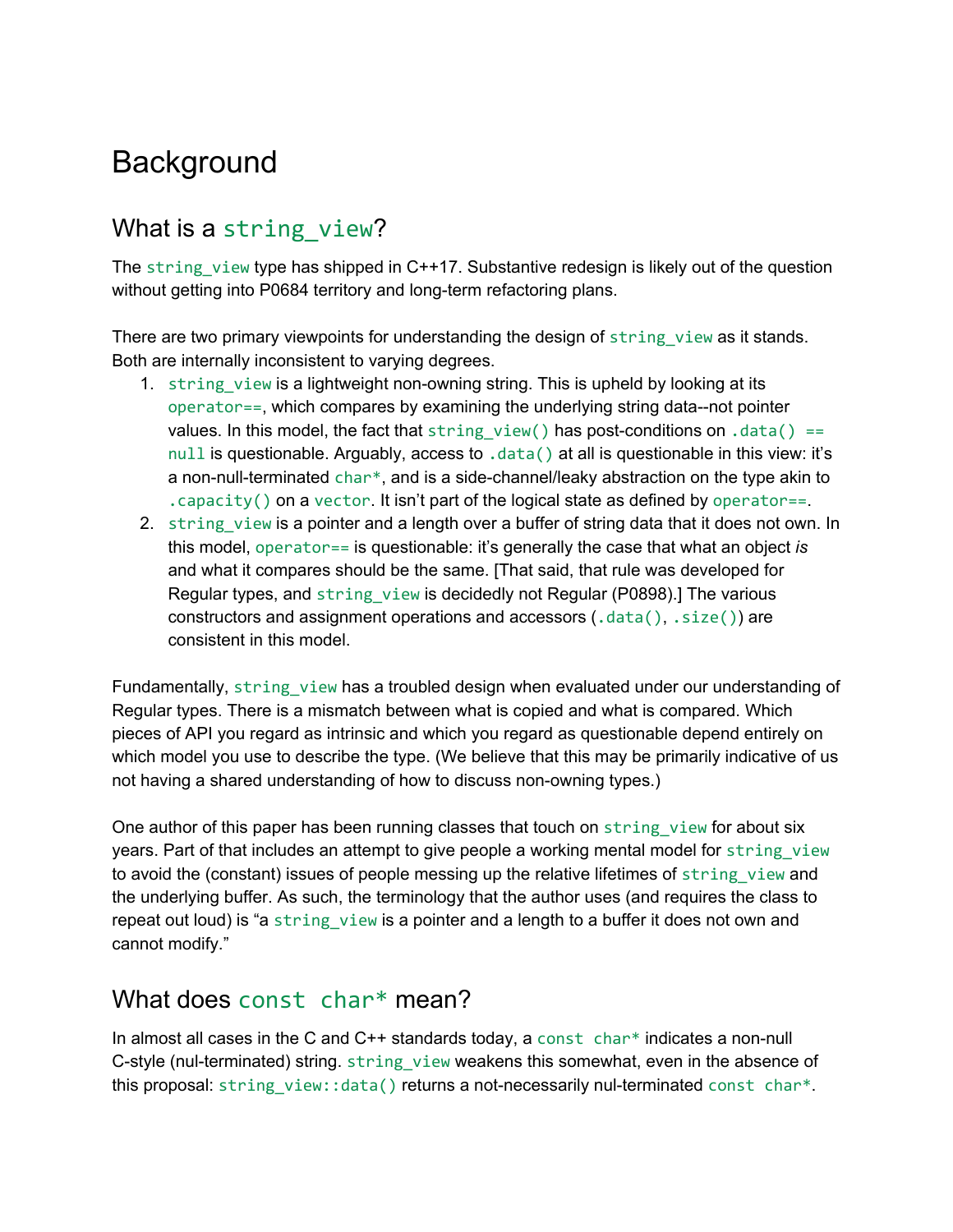Outside of the C and C++ standards, there are several commonly-used use cases on the Linux platform where a const char\* can be null. For example:

- $\bullet$  getenv returns a const char\* that might be null. Null indicates that there is no environment variable with that name; an empty const char\* indicates that there is such an environment variable defined with the value "".
- inet ntop returns null to indicate an error.
- $\bullet$  system accepts a const char\* parameter. If the parameter is null, system returns whether or not a shell is available.

It is not unusual in the face of such interfaces for programmers to work with const char\*s that are null.

#### <span id="page-2-0"></span>What is an empty string view?

A string view will report  $empty() == true so long as .size() == 0$ . That is, there are empty string\_views that have non-null .data().

Put another way: a null string view is a certain sub-configuration of the set of empty string\_views.

Code that operates on string\_view which relies on those differences has been seen in the wild, but almost universally is difficult to work with. It isn't a recommended design, but it is a direct side-effect of the current design of the type. Such usage is generally leaning on the view of "string view is a pointer and length" rather than "string view is a lightweight non-owning string" (or at best is relying on known side-channels for .data() in the non-owning string conceptualization). The standard library is not the place to enforce good taste, and this is existing behavior that we can't fix, even if we don't like it.

### <span id="page-2-1"></span>Existing behavior of basic\_string\_view(null\_char\_ptr)

Throughout this paper, null char ptr is a null pointer of type const char\* (e.g. nullptr, NULL, 0).

basic\_string\_view(null\_char\_ptr) is currently undefined behavior. Such code invokes the basic string view(const charT\* str) constructor, which requires that  $[str, str +$ traits::length(str)) is a valid range [[string.view.cons](http://wg21.link/string.view.cons)]. The current wording on requirements for char\_traits<T>::length is as follows [\[char.traits.require\]](http://wg21.link/char.traits.require):

*Returns*: the smallest i such that  $X:eq(p[i], charT())$  is true.

There is no such i when p is null. Thus, basic\_string\_view(null\_char\_ptr) is undefined.

Conversely, basic\_string\_view() and basic\_string\_view(null\_char\_ptr, 0) are both defined to construct an object with size  $\equiv 0$  and data  $\equiv$  nullptr [[string.view.cons](http://wg21.link/string.view.cons)].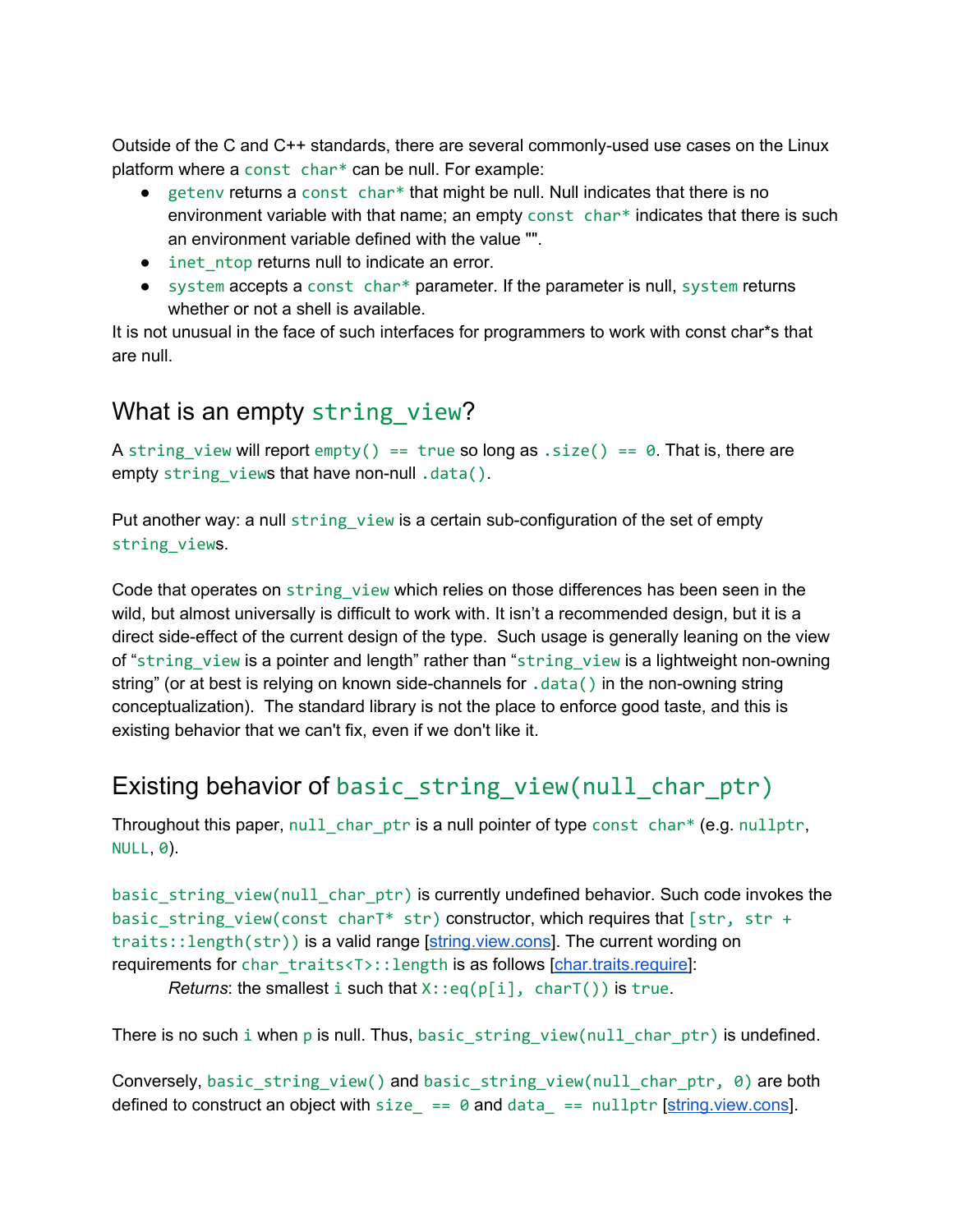### <span id="page-3-0"></span>**Motivation**

#### <span id="page-3-1"></span>Once we convert into the string view domain, code is better

Having a well-defined basic\_string\_view(null\_char\_ptr) makes migrating char\* APIs to string\_view APIs easier. Here's an example API which we may wish to migrate to string\_view:

```
void foo(const char* p) {
 if (p == nullptr) return;
 // Process p
}
```
Callers of foo can pass null or non-null pointers without worry. However, this function cannot be safely migrated to accept string view unless one can **statically** determine that no null char\* is ever passed to it:

```
void foo(std::string_view sv) {
 if (sv.empty()) return; // Too late - constructing sv from null is undefined!
 // Process sv
}
```
If basic\_string\_view(null\_char\_ptr) becomes well-defined, APIs currently accepting char\* or const string& can all move to std:: string view without worrying about whether parameters could ever be null. In legacy codebases with long chains of function calls, that question may not be easily determined.

This change also makes instantiating empty string view objects more consistent across constructors. basic\_string\_view(), basic\_string\_view(null\_char\_ptr), and basic\_string\_view(null\_char\_ptr,  $\theta$ ) will all construct an object with size\_ == 0 and  $data$  ==  $nullptr$ . Furthermore, it increases consistency across library versions without penalty. libstdc++, the [proposed](http://wg21.link/p0122) [std::span](http://wg21.link/p0122), absl::string\_view, and gsl::string\_span already support constructing a string view-like object from a null pointer with no size; libc++ and MSVC do not.

Barring unsafe conversions (calling string view::data() to get a C-style string), once a function is written in terms of string view, it tends to be higher quality than the equivalent with const char\*. For example:

Copies into string are explicit: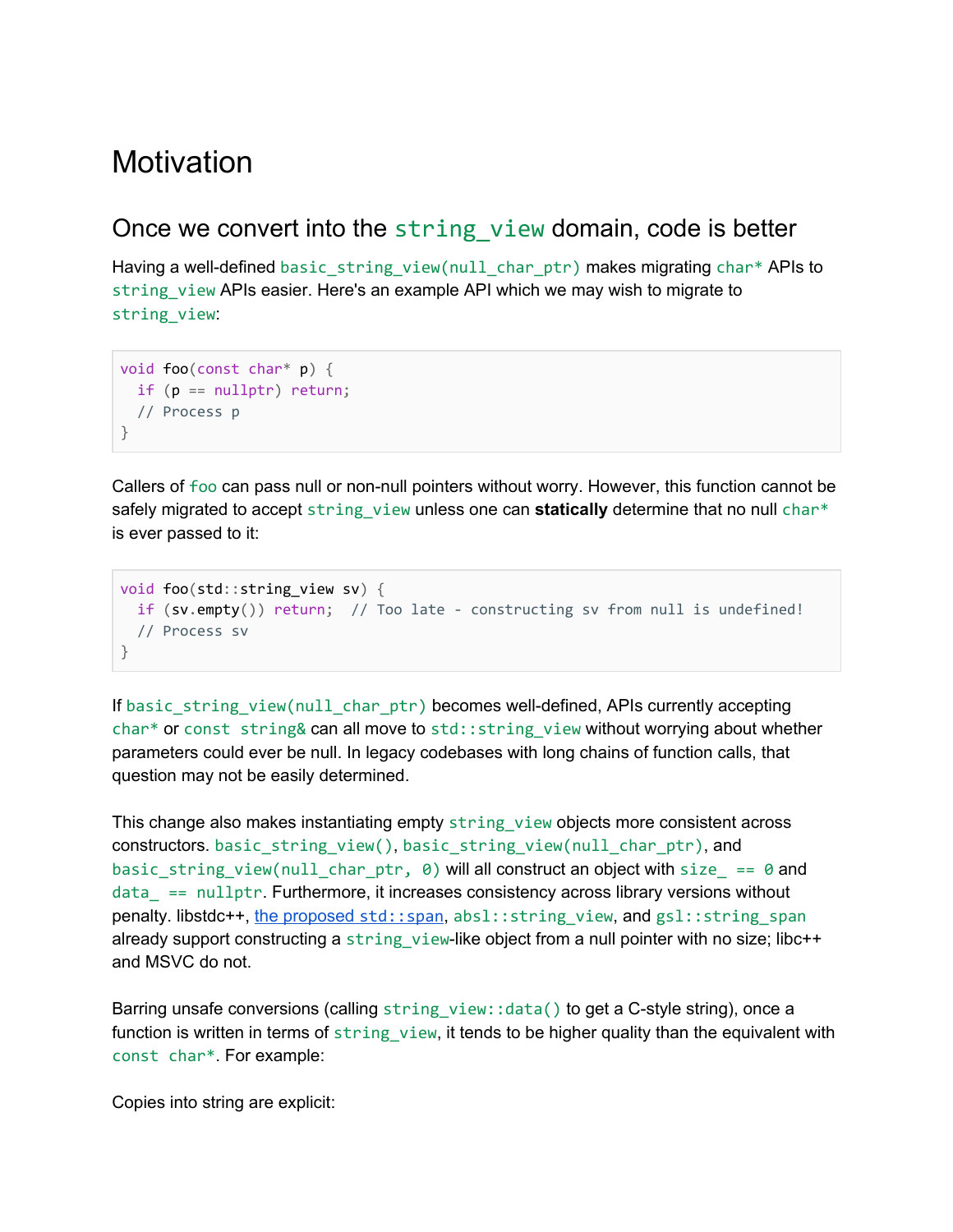```
void AlreadyHasCharStar(const char* s) {
 TakesString(s); // compiler will make a non-obvious copy
}
void AlreadyHasStringView(std::string_view sv) {
 TakesString(string(sv)); // copy is explicit
}
```
Operations on string view use higher-level APIs such as find:

```
bool CharStarContains(
   const char* s, const char* sub) {
 return strstr(s, sub) != nullptr;
}
bool StringViewContains(
   std::string_view sv, std::string_view sub) {
 return sv.find(sub);
}
```
More generally: it's harder to misuse string view than const char\*. Encouraging broader and more consistent use of the higher-level type nudges us toward better code quality.

#### <span id="page-4-0"></span>Nul-terminated strings are not the design we'd choose today

Why do we use nul-terminated strings? Where did that convention come from? Upon consideration, embedding the terminator is clearly a bit of a hack to avoid passing (pointer + length) pairs everywhere. This may have been a sensible choice when memory dereference mattered less and CPU and register pressure mattered more, but it's clearly not ideal. We're modifying the underlying buffer to encode the length, preventing string view-like operations over arbitrary sub-ranges of text.

Types with a sentinel "invalid value" are annoying and hard to work with. Consider floating-point: we call float and double "regular" with big footnotes saying "ignoring NaN". Worse: it's a little difficult to get a float into a NaN state, but const char\*'s most common state / zero-initialization state is its "invalid value" sentinel. This isn't the design we would produce today if we were thinking of how to represent string data. The design and semantics of const char\* APIs are what we're stuck with, but they are not inherently good. If we have opportunity to mitigate that design or help the community get off of them *en masse*, it may be wise to do so.

#### <span id="page-4-1"></span>Nul-termination + null can match string\_view's existing design

There's a direct parallel to be drawn between const char\* empty/null behavior and string\_view. In const char\*, the empty string is "", and a null is null. In string\_view, the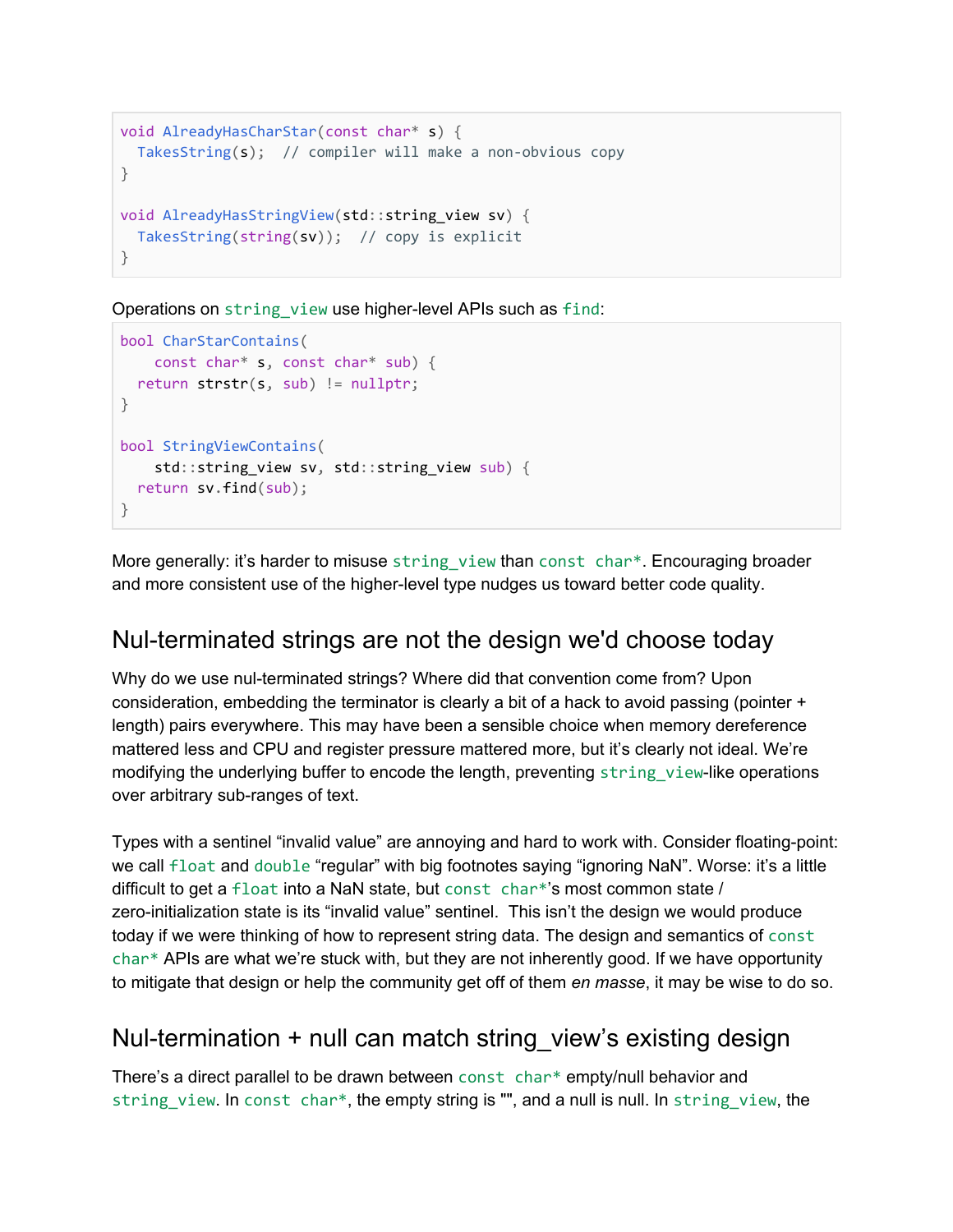empty string view (as reported by . empty()) is anything with size() == 0, and a null string view is the subset of those where .data() also points to null (such as when default constructing). Again, we might not like code which relies on these distinctions--but such code already exists, and we can't easily undo either design decision at this point.

## <span id="page-5-0"></span>Discussion Points

After sifting through hundreds of mailing list messages on this topic, we believe that the major questions that inform one opinion or another are roughly as follows:

### <span id="page-5-1"></span>Can we we weaken preconditions? (Or: do we believe that string view(null char ptr) is more likely to match programmer intent or to represent a bug?)

There is an often-quoted maxim when discussing refactoring: we can weaken the preconditions or strengthen the postconditions for a function safely. However, this is somewhat misleading: those changes are "safe" in the sense that for existing correct code, the code will continue to be correct. What is missing from that formulation is the creation of new code, and the understanding that newly-created code is often not correct from the start.

For instance, we could strengthen the postconditions for signed integer overflow: all instances of overflow produce the value 42. In existing correct code, this has no impact: there is no existing correct code that relies on overflow, by definition. However, in newly created code (or freshly modified code), the fact that overflow is no longer undefined doesn't mean that triggering this behavior is not a bug: it is unlikely that a programmer writing  $int a = x + y$ ; *intends* for that to be "give me the sum of x and y unless it cannot be expressed in the range of an int, at which point give me the value 42."

With this example and model in hand we can see that undefined behavior is valuable at minimum in cases where we cannot correctly match the intent of the programmer. We can also see that there is a distinction to be made between UB and "bug" - some things may be defined but still buggy.

This leads us to the question: do we believe that the proposed behavior for string view(null char ptr) is more likely to match programmer intent or to represent a bug? This question depends on many inputs, including (but not limited to):

- Whether you view string\_view as a nullable type.
- Whether it is inherently bad for any const char\* API to allow null.
- Whether you believe it is reasonable shorthand for a user to conflate any of the properties of "" and nullptr.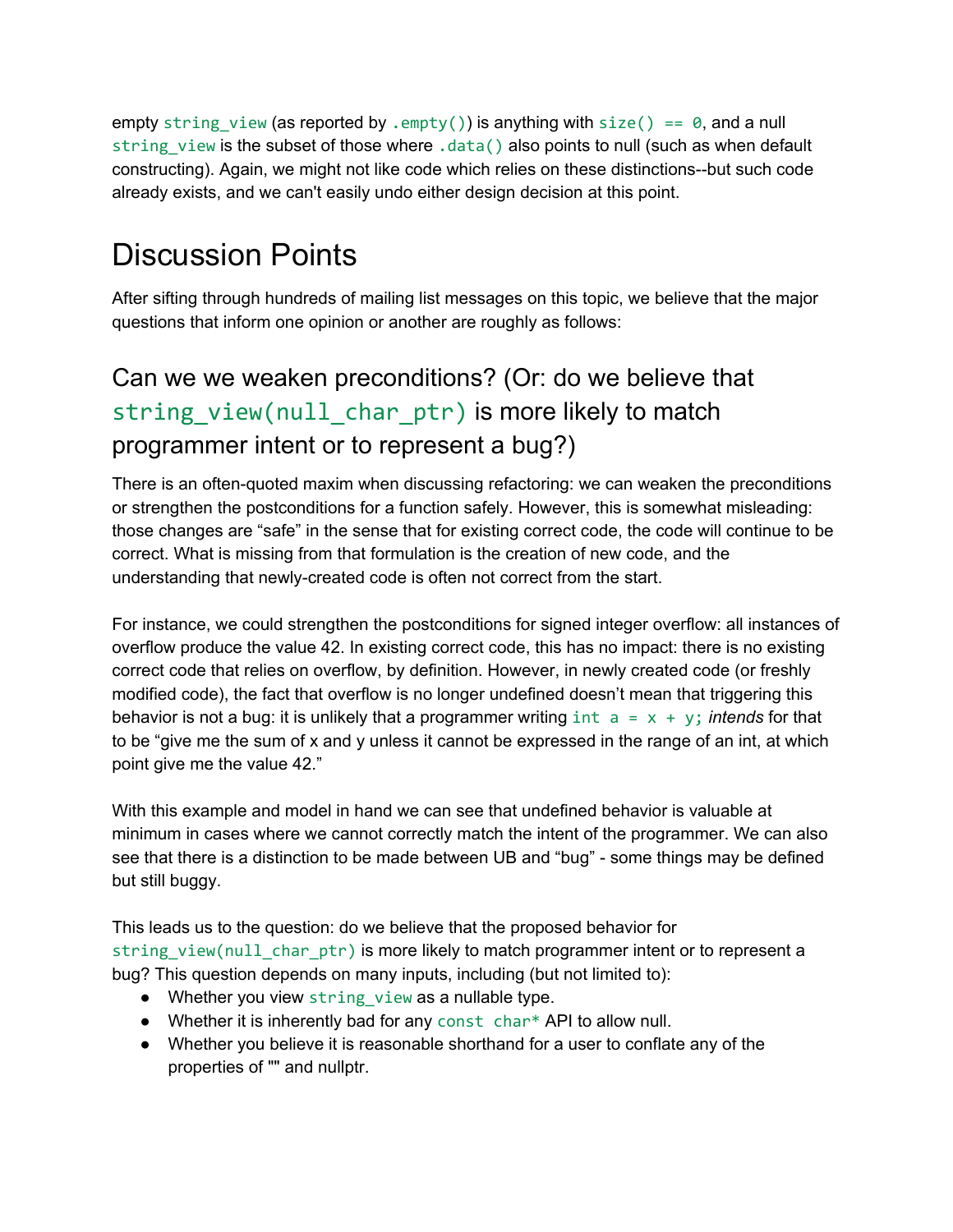Similarly, is string\_view(vector.data(), vector.size()) a real or theoretical counter-argument to the existence of a null/not-a-string string view? Even if it's a construction that is found in the wild, is that actually indicative of an issue in string view, or in vector's design? Or just user-error? The authors have been using string view for many years and have never seen such a construction, much less a complaint about the confusing semantics as a result.

### <span id="page-6-0"></span>How many functions are there today that accept const char\* and (by contract or not) allow for null values?

If there are many such functions: are they appropriate to migrate to string view? If they tend to call OS or C-library APIs that require nul-terminators, migration is likely counter-productive.

### <span id="page-6-1"></span>Which view of string view design speaks to you: is it a lightweight string, or is it a pointer-and-length pair, or is it a mix of the two?

If it's nullable or pointer-ish, it is less distasteful to assume 0 for length when handed null as the pointer. If it's a lightweight string with some leaky abstraction problems, the const char\* really must be interpreted with standard C-string semantics.

### <span id="page-6-2"></span>Which provides more net value to the C++ community?

- $\bullet$  The ability to change an API that accepts const char\* to string view with only local changes (header and implementation, with no modifications at the call site) AND with only standard types? Note that this does not imply that all such changes are mechanical or wise: if later functions in that call chain require nul-termination, it's often counter-productive to make such a change.
- The ability to diagnose (dynamically) future incorrect code more easily/consistently. Also, more complete consistency in the C++ and C standards with respect to the semantics of const char\*-accepting APIs.

### <span id="page-6-3"></span>Could we add a new type such as nullable string view?

One could imagine implementing the following:

```
struct nullable_string_view : public std::string_view {
 using std::string_view::string_view;
 constexpr nullable_string_view(const std::string_view& sv)
   : std::string_view(sv) {}
```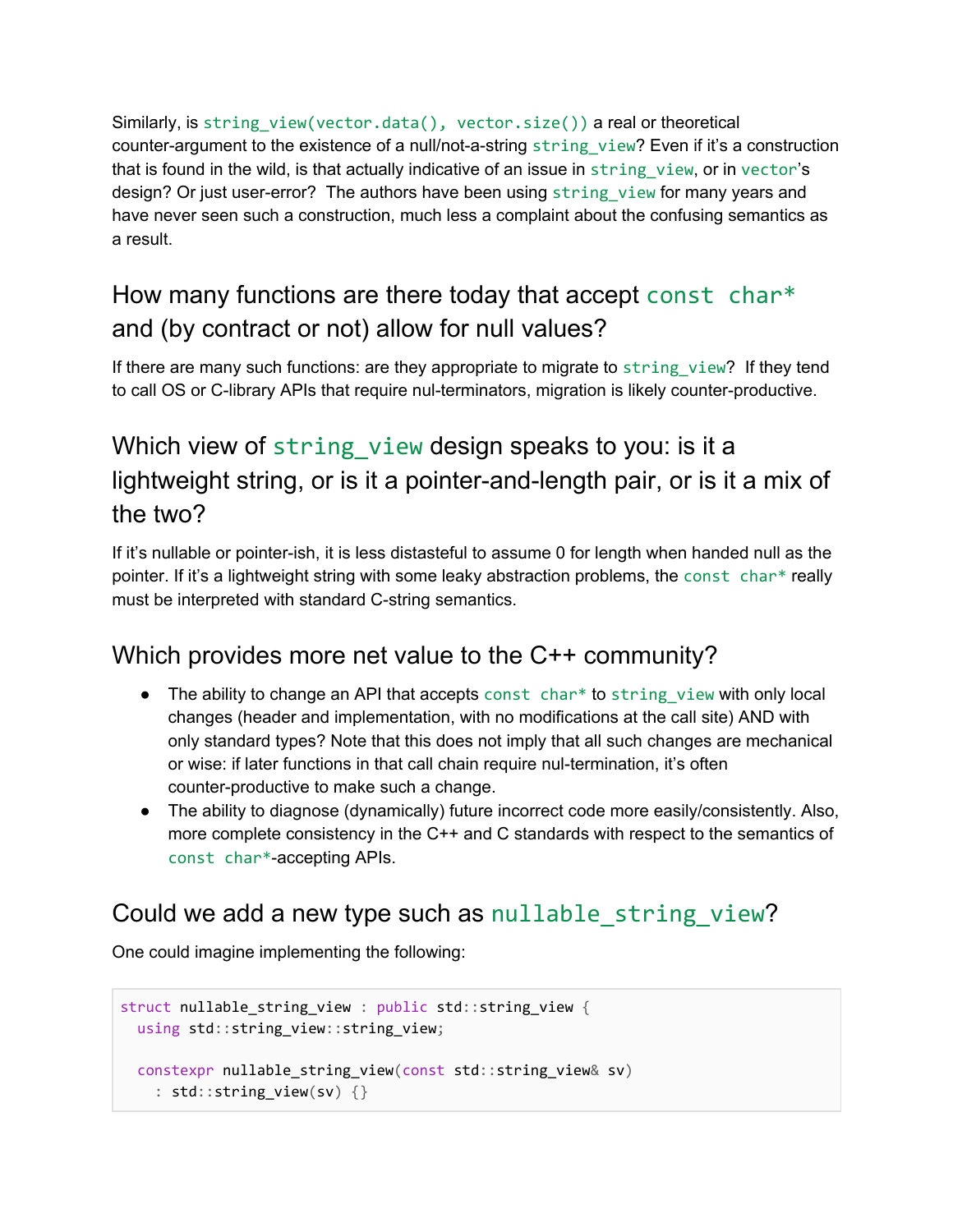```
constexpr nullable string view(const char* p)
      : std::string_view(p ? std::string_view(p) : std::string_view()) {}
};
```
Adding this type to the standard library is likely to confuse users and very likely a non-starter. Even adding it locally as a non-standard type raises a host of questions: When should one use nullable\_string\_view over string\_view? Should a new API accept nullable string view to indicate that null string view's are tolerated, or should it accept string view for wider interoperability? How would one handle a switch to a standard library that chooses to define this UB? (The two types must continue to exist and be distinct if they appear in any overload sets or template specializations.)

There's also the (not-specific to string view) cost of introducing new overlapping vocabulary types. Which ones are taught? Which ones are included in overloads or template customizations? How do we provide best practices on the conversions between them and (perhaps more importantly) between them and other types?

Vocabulary types are conceptually expensive and can use up a lot of the available technical debt in any project. This approach is technically feasible, but not recommended. The perceived value from either approach to this constructor is less than the long-term cost of dealing with two overlapping types like this.

### <span id="page-7-0"></span>Will the proposed changes negatively affect performance?

The paper authors think not. This paper proposes adding a single check in an O(n) function that is already making more expensive checks. Deref-and-compare-to-zero is at least as expensive as compare-ptr-to-null. Furthermore, implementers stated in Jacksonville that the compiler should be able to elide the null pointer check when null char ptr is known to be nullptr at compile-time.

## <span id="page-7-1"></span>Proposed Wording

Change the requirements and effects for basic string view(const charT\* str) as follows [\[string.view.cons](http://wg21.link/string.view.cons)]:

*Requires:* if str != nullptr, [str, str + traits::length(str)) is a valid range. *Effects*: Constructs a basic\_string\_view, with the postconditions in Table 56:

| Element | ___________<br><b>Value</b> |
|---------|-----------------------------|
| data    | str                         |

Table 56 -- basic\_string\_view(const charT\* str) effects